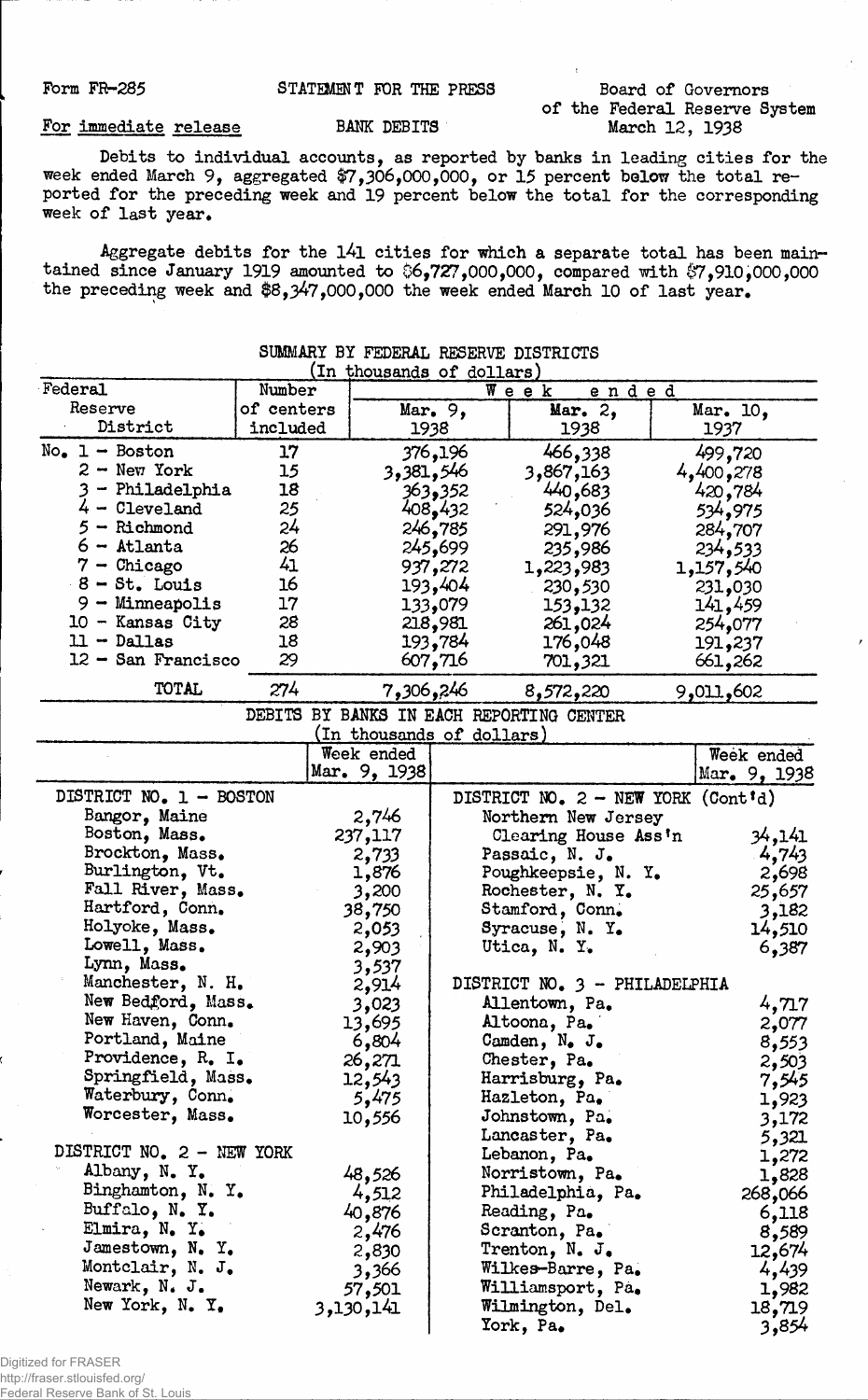Form FR-285-a

 $\mathcal{A}_1$ 

DEBITS BY BANKS IK EACH REPORTING CENTER

 $\hat{\mathcal{A}}$ 

 $\bar{\beta}$ 

 $\epsilon$ 

|                            |               | In thousands of dollars             |                  |
|----------------------------|---------------|-------------------------------------|------------------|
|                            | Week ended    |                                     | Week ended       |
|                            | Mar. 9, 1938  |                                     | Mar. 9, 1938     |
| DISTRICT NO. 4 - CLEVELAND |               | DISTRICT NO. $6 - ATLANTA$ (Cont'd) |                  |
| Akron, Ohio                | 11,490        | Elberton, Ga.                       | 226              |
|                            |               |                                     | 1,050            |
| Butler, Pa.                | 1,703         | Hattiesburg, Miss.                  | 10,235           |
| Canton, Ohio               | 6,451         | Jackson, Miss.                      |                  |
| Cincinnati, Ohio           | <b>64,398</b> | Jacksonville, Fla.                  | 15,892           |
| Cleveland, Ohio            | 92,232        | Knoxville, Tenn.                    | 6,562            |
| Columbus, Ohio             | 33,284        | Macon, Ga.                          | 2,844            |
| Dayton, Ohio               | 12,939        | Meridian, Miss.                     | 2,987            |
| Erie, Pa.                  | 5,418         | Miami, Fla.                         | 11,289           |
| Franklin, Pa.              | 677           | Mobile, Ala.                        | 8,679            |
| Greensburg, Pa.            | 1,370         | Montgomery, Ala.                    | 4,892            |
| Hamilton, Ohio             | 2,490         | Nashville, Tenn.                    | 22,889           |
| Homestead, Pa.             | 648           | Newnan, Ga.                         | 366              |
| Lexington, Ky.             | 4,485         | New Orleans, La.                    | 60,869           |
| Lima, Ohio                 | 3,588         | Pensacola, Fla.                     | 1,709            |
| Lorain, Ohio               | 960           | Savannah, Ga.                       | 5,812            |
| Middletown, Ohio           | 1,822         | Tampa, Fla.                         | 5,881            |
| Oil City, Pa.              | 1,722         | Valdosta, Ga.                       | 739              |
| Pittsburgh, Pa.            | 116,864       | Vicksburg, Miss.                    | 2,063            |
| Springfield, Ohio          | 3,654         |                                     |                  |
| Steubenville, Ohio         | 1,572         | DISTRICT NO. 7 - CHICAGO            |                  |
| Toledo, Ohio               | 23,640        | Adrian, Mich.                       | 800              |
| Warren, Ohio               | 1,634         | Aurora, Ill.                        | 2,333            |
| Wheeling, W. Va.           | 6,191         | Battle Creek, Mich.                 | 2,566            |
| Youngstown, Ohio           | 7,613         | Bay City, Mich.                     | 2,153            |
| Zanesville, Ohio           |               |                                     |                  |
|                            | 1,587         | Bloomington, Ill.                   | 2,855            |
|                            |               | Cedar Rapids, Iowa                  | 5,348            |
| DISTRICT NO. 5 - RICHMOND  |               | Champaign-Urbana, Ill.              | 3,336            |
| Asheville, N. C.           | 2,391         | Chicago, Ill.                       | 556,392          |
| Baltimore, Md.             | 71,212        | Clinton, Iowa                       | 1,353            |
| Charleston, S. C.          | 3,707         | Danville, Ill.                      | 1,926            |
| Charleston, W. Va.         | 10,020        | Davenport, Iowa                     | 4,182            |
| Charlotte, N. C.           | 11,232        | Decatur, Ill.                       | 3,631            |
| Columbia, S. C.            | 5,019         | Des Moines, Iowa                    | 21,178           |
| Cumberland, Md.            | 1,542         | Detroit, Mich.                      | 138 <b>,</b> 374 |
| Danville, Va.              | 1,481         | Dubuque, Iowa                       | 1,852            |
| Durham, $N_e$ $C_e$        | 5,355         | Elgin, Ill.                         | 1,509            |
| Greensboro, N. C.          | 3,541         | Flint, Mich.                        | 4,875            |
| Greenville, S. C.          | 3,512         | Fort Wayne, Ind.                    | 6,570            |
| Hagerstown, Md.            | 1,813         | Gary, Ind.                          | 2,875            |
| Huntington, W. Va.         | 3,473         | Grand Rapids, Mich.                 | 9,241            |
| Lynchburg, Va.             | 3,027         | Green Bay, Wis.                     | 3,123            |
| Newport News, Va.          | 1,723         | Hammond, Ind.                       | 1,376            |
| Norfolk, Va.               | 9,247         | Indianapolis, Ind.                  | 36,244           |
| Portsmouth, Va.            | 839           | Jackson, Mich.                      | 2,904            |
| Raleigh, N. C.             | 8,656         | Kalomazoo, Mich.                    | 3,530            |
| Richmond, Va.              | 30,149        | Lansing, Mich.                      | 4,024            |
| Roanoke, Va.               | 5,012         | Manitowoc, Wis.                     | 1,319            |
| Spartanburg, S. C.         | 2,071         | Mason City, Iowa                    | 2,380            |
| Washington, D. C.          |               | Milwaukee, Wis.                     | 54,618           |
| Wilmington, N. C.          | 52,699        | Moline, Ill.                        |                  |
| Winston-Salem, N. C.       | 2,096         |                                     | 1,538            |
|                            | 6,968         | Muscatine, Iowa                     | 553              |
| DISTRICT NO. 6 - ATLANTA   |               | Oshkosh, Wis.                       | 1,773            |
|                            |               | Peoria, Ill.                        | 11,674           |
| Albany, Ga.                | 1,132         | Rockford, Ill.                      | 4,434            |
| Atlanta, Ga.               | 45,354        | Saginaw, Mich.                      | 3,945            |
| Augusta, Ga.               | 3,562         | Sheboygan, Wis.                     | 2,971            |
| Birmingham, Ala.           | 17,444        | Sioux City, Iowa                    | 7,076            |
| Brunswick, Ga.             | 638           | South Bend, Ind.                    | 7,143            |
| Chattanooga, Tenn.         | 9,107         | Springfield, Ill.                   | 5,469            |
| Columbus, Ga.              | 2,784         | Terre Haute, Ind.                   | 4,564            |
| Dothan, Ala.               | 694           | Waterloo, Iowa                      | 3,265            |